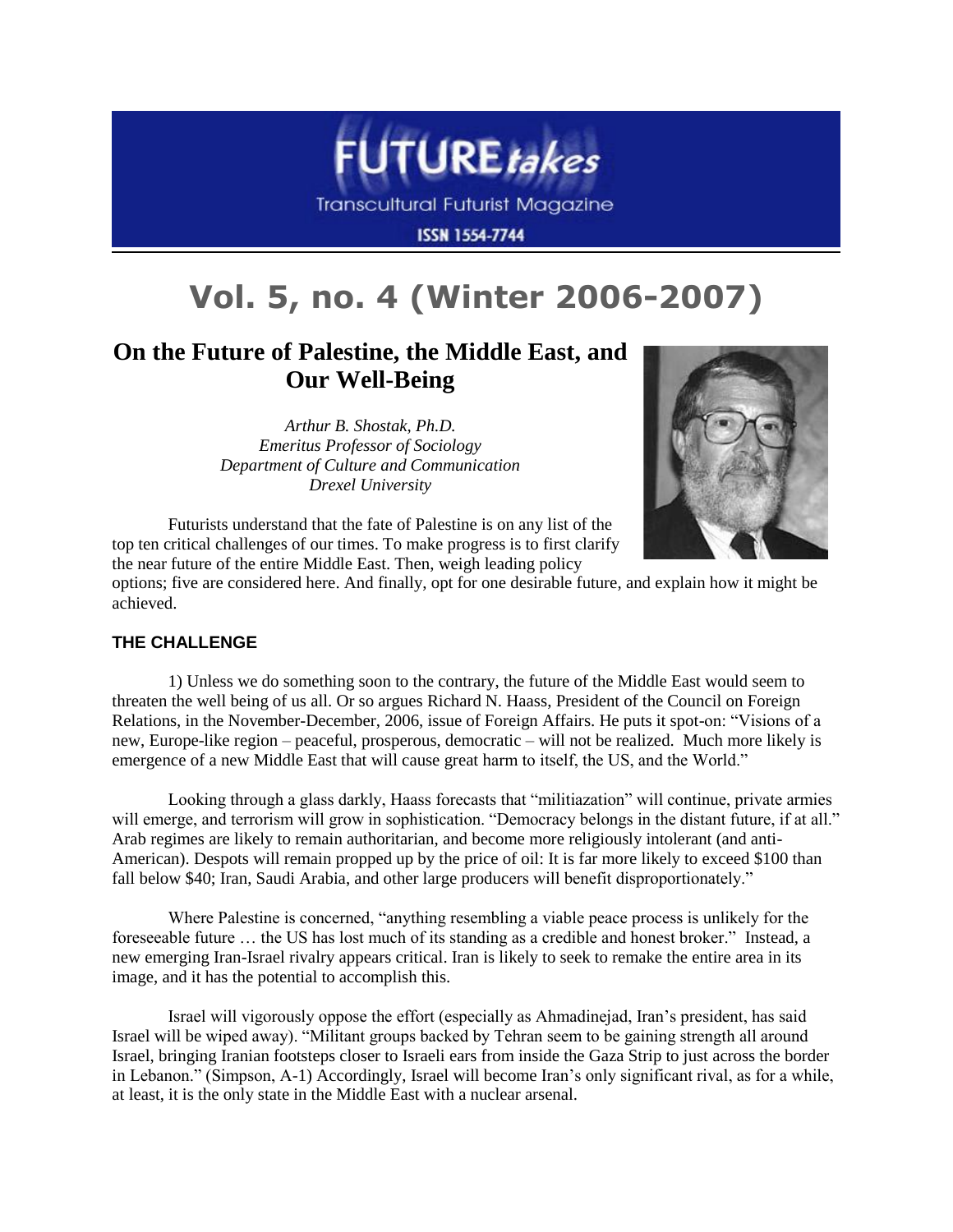#### **FUTURE-SHAPING POLICY OPTIONS**

2) Given this bleak, if also persuasive assessment of current and prospective developments, the urgency of helping Palestine improve its prospects would seem greater than ever. Four leading futureshaping options beckon below, arranged in order of their likely future implementation. The first involves redefining relations between the Palestine Authority and Israel. The second, a step back into willful isolation. The third, a highly risky takeover. And the fourth, an implausible merger. (There is a fifth option, a package of hard compromises, best considered later.)

For openers, the Palestine Authority and Israel could jointly try to trump Hamas and Hezbollah. Today's undeclared civil war in Gaza could soon have weary Palestinians choose – with lingering ambivalence – between a more moderate Fatah and the more militant Islamists of Hamas (and, in Lebanon, Hezbollah). Should Israeli moves (for example, freeing up use of embargoed PA funds, or perhaps a release of a large number of prisoners) have the desired effect, Fatah could soon (honestly) win at the polls. New pro-peace developments could follow, in response to the kind of nonviolence and patient negotiation Abbas counsels so forlornly.

The problems with this scenario are obvious: Hamas and Hezbollah, both of which favor Israel's destruction, will do everything possible to undermine an Israel-Palestinian accord, as will Iran's Islamic Jihad. Israel, in turn, will not tolerate a resumption of urban suicide attacks and rocket damage deep inside the country (as from long-range missiles smuggled into Lebanon). Accordingly, powerful parties on both sides may yet conclude that compromise is unattainable.

This brings us to a second peace-seeking possibility, one soundly criticized recently by former president Jimmy Carter: Namely, a greater-than-ever divide between mutually antagonistic sides. (Carter) The separation barrier that now partitions the land, along with strict required passes, is given credit by Israelis for helping to reduce suicide attacks. A long-standing Israeli belief grows stronger: As the Palestinians lack a functioning government, and as anarchy reins in Gaza, Palestinian dysfunction persists as the main limiting factor on the peace process. Best have nothing more to do with them!

Palestine can have peace-of-a-sort, that is, the cessation of unpredictable Israeli military incursions and air bombings, though at the price of almost complete exclusion from its neighbors' lives (including being barred from valued jobs in Israel, and from commerce, medical care, schooling, etc.). Avigdor Lieberman, the new deputy prime minister, goes so far as to advocate stripping one million Palestinians living in Israel of citizenship and urging them to leave.

The problems with this isolationist scenario are obvious: The Middle East is too small for any such elaborate divide. Borders are porous, and the inter-dependency of the disputants goes back too many centuries to have them soon achieve any meaningful isolation from one another. The scenario has no winners, only losers.

Accordingly, a third policy option takes the form of a preemptive move, much like America's invasion of Iraq. Able to anticipate everything spelled out above, especially its threat to Middle East oil access, the EU, and/or NATO and/or the UN might employ a large well-armed "peace-keeping" force (Saudi, Egyptian, and Iraqi leaders would presumably first assent). NATO and/or UN "blue helmet" troops (bolstered by EU funds and do-gooders) would arrive to negotiate and supervise a new partition of the land.

The problems with this scenario are obvious: As the mess in Iraq (and that which looms in regard to Iran) makes clear, any occupying force almost immediately becomes unwelcome and becomes itself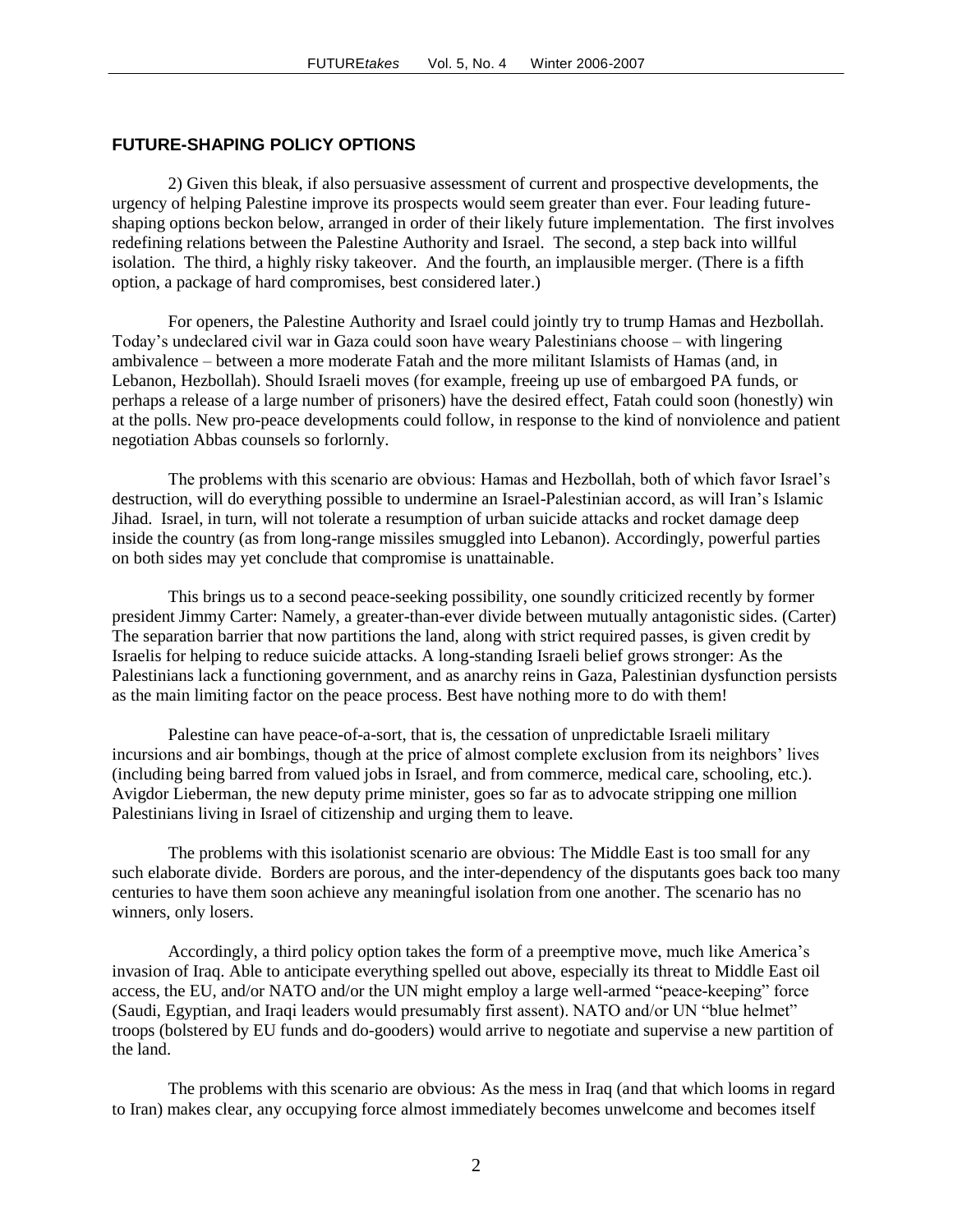the target for violence. Second, neither the EU nor the UN has any inclination to get bogged down in the Middle East. And third, it is most likely to result only first in a hudna (tactical truce), and inevitably later in catastrophe.

Finally, there is the option of soon creating a single bi-national state to combine both Israel and Palestine. Based on the principle of one person, one vote, it would presumably model for the world the ability of once-antagonistic peoples learning how to accommodate one another for the larger good.

The problems with this scenario are obvious: Israelis know full well Yasser Arafat's futuristic adage that the Palestinians' best weapon is the womb. They fear that in very few decades the high population-growth rate of new Arab citizens would swamp Jewish interests, and Israelis would find themselves a besieged minority in their former homeland … a scenario that evokes "Never Again!" images of the Holocaust.

#### **OUT OF OPTIONS?**

3) If the status quo is untenable, as are also four leading options (reframed rivalries, intensified separation, outsider intervention, and a One State Solution), what is there left? Contrary to woeful futurists who insist history shows that many problems have no solution, the Palestine Challenge might be alleviated, if not entirely resolved, by a multi-party approach well worth the effort.

We Americans must help pave the way by reducing our addictive reliance on Arab oil. Only when the price of a barrel slides significantly down will Arab governments be forced to modernize their countries, and thereby reduce the power of Islamic fanatics within and outside their borders. Moderate Islamists could gain the ear of the Street, and fresh pro-peace thinking might gain support.

Second, European countries must rapidly grant significant economic opportunity to their young Muslims. These men and women, if granted educational and employment opportunities of substance by their host societies could steadily build a model of tolerant, prosperous Islam that would reverberate across the globe, this, the best possible refutation of the Jihadist approach.

While all of these changes are occurring, Israel must sensitively, but firmly withdraw over 200,000 citizens from 40-year old settlements in the occupied West Bank. This time, unlike Gaza in 2005, the pullout should be done in cooperation with a stable and responsible Palestinian government that has extreme terrorist groups under fierce control. Israel must also give up East Jerusalem, and predominantly Arab areas within its pre-1967 borders.

Only in this way can a contiguous, sound, and viable Palestine finally emerge, one strong in law and order… and equal to negotiating a financial compensation-for-land scheme, rather than a land grab, for 700,000 displaced Palestinians and their 5 million or so descendants. Land lost when seven Arab countries tried in 1948 to drive the Jews into the sea cannot be reclaimed over 60 years later: Compensation can and should be worked out, much as has been occurring all over Europe since the end of WWII.

Naturally, concessions must be agreed to beforehand that will permit a continued Israeli presence in a very few West Bank enclaves, along with guarantees of personal safety, etc. In return, Israel must step up any and all aid both in and outside its borders to Palestinian schooling, employment, and institutional infrastructure. For in few other places do conditions more demand that two people otherwise antagonistic to one another develop a symbiotic relationship.